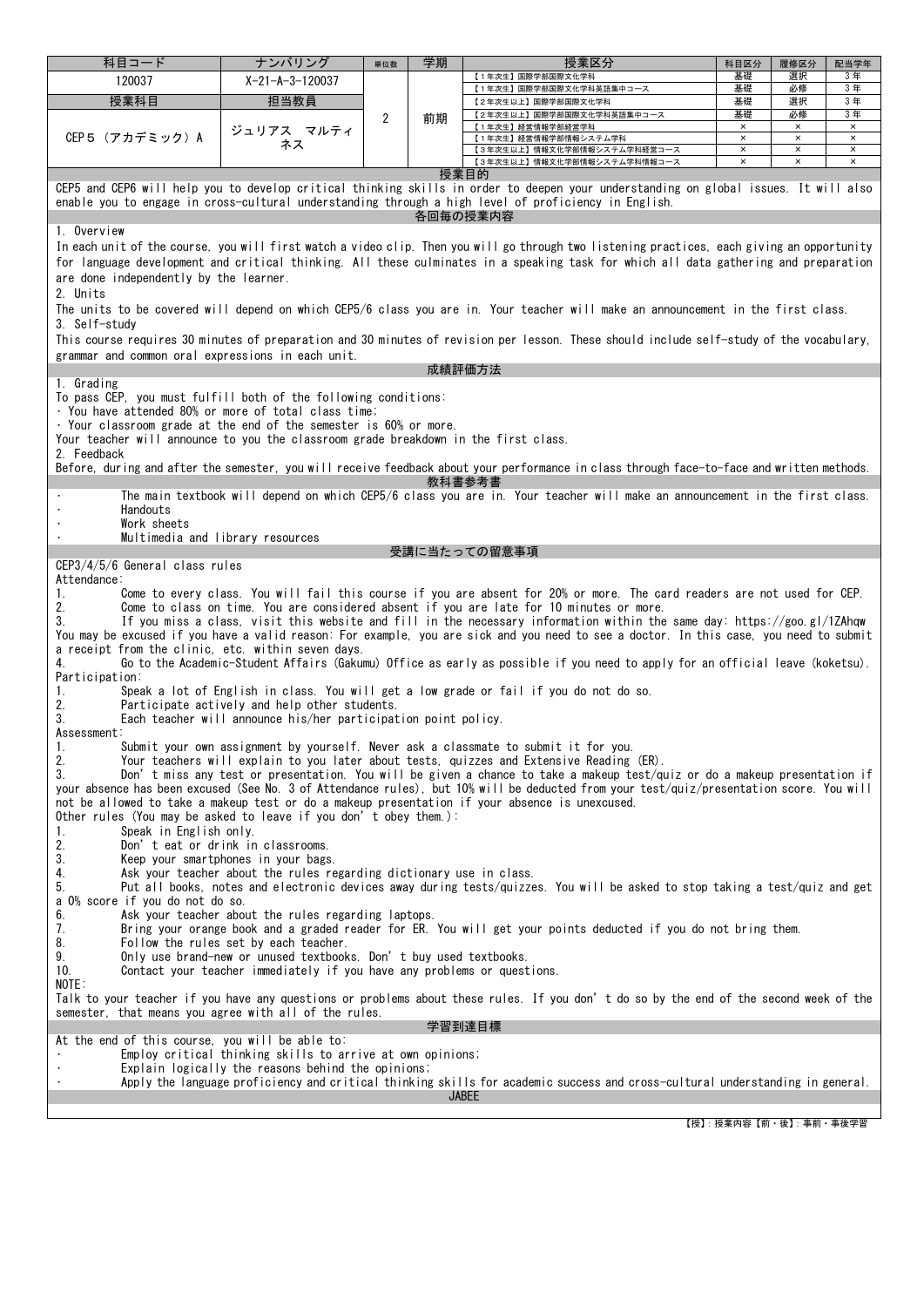| 科目コード                                                                                                                                                                                                                                                                                                                                                                                                                                                                                                                                                                                                                                                                                                                                                                                                                                                                                                                                                                                                                                                                                                                                                                                                                                                                                                                                                                                                                                                                                                                                                                                                                                                                                                                                                                                                                               | ナンバリング                    | 単位数 | 学期 | 授業区分                                                                                                                                                 | 科目区分                       | 履修区分                 | 配当学年                 |  |  |  |
|-------------------------------------------------------------------------------------------------------------------------------------------------------------------------------------------------------------------------------------------------------------------------------------------------------------------------------------------------------------------------------------------------------------------------------------------------------------------------------------------------------------------------------------------------------------------------------------------------------------------------------------------------------------------------------------------------------------------------------------------------------------------------------------------------------------------------------------------------------------------------------------------------------------------------------------------------------------------------------------------------------------------------------------------------------------------------------------------------------------------------------------------------------------------------------------------------------------------------------------------------------------------------------------------------------------------------------------------------------------------------------------------------------------------------------------------------------------------------------------------------------------------------------------------------------------------------------------------------------------------------------------------------------------------------------------------------------------------------------------------------------------------------------------------------------------------------------------|---------------------------|-----|----|------------------------------------------------------------------------------------------------------------------------------------------------------|----------------------------|----------------------|----------------------|--|--|--|
| 120037                                                                                                                                                                                                                                                                                                                                                                                                                                                                                                                                                                                                                                                                                                                                                                                                                                                                                                                                                                                                                                                                                                                                                                                                                                                                                                                                                                                                                                                                                                                                                                                                                                                                                                                                                                                                                              | $X - 21 - A - 3 - 120037$ |     |    | 【1年次生】国際学部国際文化学科                                                                                                                                     | 基礎                         | 選択                   | 3年                   |  |  |  |
| 授業科目                                                                                                                                                                                                                                                                                                                                                                                                                                                                                                                                                                                                                                                                                                                                                                                                                                                                                                                                                                                                                                                                                                                                                                                                                                                                                                                                                                                                                                                                                                                                                                                                                                                                                                                                                                                                                                | 担当教員                      |     |    | 【1年次生】国際学部国際文化学科英語集中コース<br>【2年次生以上】国際学部国際文化学科                                                                                                        | 基礎<br>基礎                   | 必修<br>選択             | 3年<br>3年             |  |  |  |
|                                                                                                                                                                                                                                                                                                                                                                                                                                                                                                                                                                                                                                                                                                                                                                                                                                                                                                                                                                                                                                                                                                                                                                                                                                                                                                                                                                                                                                                                                                                                                                                                                                                                                                                                                                                                                                     |                           | 2   | 前期 | 【2年次生以上】国際学部国際文化学科英語集中コース                                                                                                                            | 基礎                         | 必修                   | 3年                   |  |  |  |
| CEP5(アカデミック)B                                                                                                                                                                                                                                                                                                                                                                                                                                                                                                                                                                                                                                                                                                                                                                                                                                                                                                                                                                                                                                                                                                                                                                                                                                                                                                                                                                                                                                                                                                                                                                                                                                                                                                                                                                                                                       | 小林 伊織                     |     |    | 【1年次生】経営情報学部経営学科<br>【1年次生】経営情報学部情報システム学科                                                                                                             | $\times$<br>$\times$       | $\times$<br>$\times$ | $\times$<br>$\times$ |  |  |  |
|                                                                                                                                                                                                                                                                                                                                                                                                                                                                                                                                                                                                                                                                                                                                                                                                                                                                                                                                                                                                                                                                                                                                                                                                                                                                                                                                                                                                                                                                                                                                                                                                                                                                                                                                                                                                                                     |                           |     |    | 【3年次生以上】情報文化学部情報システム学科経営コース                                                                                                                          | $\times$<br>$\pmb{\times}$ | $\times$<br>$\times$ | $\times$<br>$\times$ |  |  |  |
|                                                                                                                                                                                                                                                                                                                                                                                                                                                                                                                                                                                                                                                                                                                                                                                                                                                                                                                                                                                                                                                                                                                                                                                                                                                                                                                                                                                                                                                                                                                                                                                                                                                                                                                                                                                                                                     |                           |     |    | 【3年次生以上】情報文化学部情報システム学科情報コース<br>授業目的                                                                                                                  |                            |                      |                      |  |  |  |
| CEP5 and CEP6 will help you to develop critical thinking skills in order to deepen your understanding on global issues. It will also<br>enable you to engage in cross-cultural understanding through a high level of proficiency in English.                                                                                                                                                                                                                                                                                                                                                                                                                                                                                                                                                                                                                                                                                                                                                                                                                                                                                                                                                                                                                                                                                                                                                                                                                                                                                                                                                                                                                                                                                                                                                                                        |                           |     |    |                                                                                                                                                      |                            |                      |                      |  |  |  |
| 1. Overview                                                                                                                                                                                                                                                                                                                                                                                                                                                                                                                                                                                                                                                                                                                                                                                                                                                                                                                                                                                                                                                                                                                                                                                                                                                                                                                                                                                                                                                                                                                                                                                                                                                                                                                                                                                                                         |                           |     |    | 各回毎の授業内容                                                                                                                                             |                            |                      |                      |  |  |  |
|                                                                                                                                                                                                                                                                                                                                                                                                                                                                                                                                                                                                                                                                                                                                                                                                                                                                                                                                                                                                                                                                                                                                                                                                                                                                                                                                                                                                                                                                                                                                                                                                                                                                                                                                                                                                                                     |                           |     |    |                                                                                                                                                      |                            |                      |                      |  |  |  |
| In each unit of the course, you will first watch a video clip. Then you will go through two listening practices, each giving an opportunity<br>for language development and critical thinking. All these culminates in a speaking task for which all data gathering and preparation<br>are done independently by the learner.<br>2. Units                                                                                                                                                                                                                                                                                                                                                                                                                                                                                                                                                                                                                                                                                                                                                                                                                                                                                                                                                                                                                                                                                                                                                                                                                                                                                                                                                                                                                                                                                           |                           |     |    |                                                                                                                                                      |                            |                      |                      |  |  |  |
| The units to be covered will depend on which CEP5/6 class you are in. Your teacher will make an announcement in the first class.<br>3. Self-studv                                                                                                                                                                                                                                                                                                                                                                                                                                                                                                                                                                                                                                                                                                                                                                                                                                                                                                                                                                                                                                                                                                                                                                                                                                                                                                                                                                                                                                                                                                                                                                                                                                                                                   |                           |     |    |                                                                                                                                                      |                            |                      |                      |  |  |  |
| grammar and common oral expressions in each unit.                                                                                                                                                                                                                                                                                                                                                                                                                                                                                                                                                                                                                                                                                                                                                                                                                                                                                                                                                                                                                                                                                                                                                                                                                                                                                                                                                                                                                                                                                                                                                                                                                                                                                                                                                                                   |                           |     |    | This course requires 30 minutes of preparation and 30 minutes of revision per lesson. These should include self-study of the vocabulary,<br>成績評価方法   |                            |                      |                      |  |  |  |
| 1. Grading                                                                                                                                                                                                                                                                                                                                                                                                                                                                                                                                                                                                                                                                                                                                                                                                                                                                                                                                                                                                                                                                                                                                                                                                                                                                                                                                                                                                                                                                                                                                                                                                                                                                                                                                                                                                                          |                           |     |    |                                                                                                                                                      |                            |                      |                      |  |  |  |
| To pass CEP, you must fulfill both of the following conditions:<br>· You have attended 80% or more of total class time;<br>. Your classroom grade at the end of the semester is 60% or more.<br>Your teacher will announce to you the classroom grade breakdown in the first class.<br>2. Feedback                                                                                                                                                                                                                                                                                                                                                                                                                                                                                                                                                                                                                                                                                                                                                                                                                                                                                                                                                                                                                                                                                                                                                                                                                                                                                                                                                                                                                                                                                                                                  |                           |     |    |                                                                                                                                                      |                            |                      |                      |  |  |  |
|                                                                                                                                                                                                                                                                                                                                                                                                                                                                                                                                                                                                                                                                                                                                                                                                                                                                                                                                                                                                                                                                                                                                                                                                                                                                                                                                                                                                                                                                                                                                                                                                                                                                                                                                                                                                                                     |                           |     |    | Before, during and after the semester, you will receive feedback about your performance in class through face-to-face and written methods.<br>教科書参考書 |                            |                      |                      |  |  |  |
|                                                                                                                                                                                                                                                                                                                                                                                                                                                                                                                                                                                                                                                                                                                                                                                                                                                                                                                                                                                                                                                                                                                                                                                                                                                                                                                                                                                                                                                                                                                                                                                                                                                                                                                                                                                                                                     |                           |     |    | The main textbook will depend on which CEP5/6 class you are in. Your teacher will make an announcement in the first class.                           |                            |                      |                      |  |  |  |
| Handouts<br>Work sheets                                                                                                                                                                                                                                                                                                                                                                                                                                                                                                                                                                                                                                                                                                                                                                                                                                                                                                                                                                                                                                                                                                                                                                                                                                                                                                                                                                                                                                                                                                                                                                                                                                                                                                                                                                                                             |                           |     |    |                                                                                                                                                      |                            |                      |                      |  |  |  |
| Multimedia and library resources                                                                                                                                                                                                                                                                                                                                                                                                                                                                                                                                                                                                                                                                                                                                                                                                                                                                                                                                                                                                                                                                                                                                                                                                                                                                                                                                                                                                                                                                                                                                                                                                                                                                                                                                                                                                    |                           |     |    | 受講に当たっての留意事項                                                                                                                                         |                            |                      |                      |  |  |  |
| CEP3/4/5/6 General class rules                                                                                                                                                                                                                                                                                                                                                                                                                                                                                                                                                                                                                                                                                                                                                                                                                                                                                                                                                                                                                                                                                                                                                                                                                                                                                                                                                                                                                                                                                                                                                                                                                                                                                                                                                                                                      |                           |     |    |                                                                                                                                                      |                            |                      |                      |  |  |  |
| Come to every class. You will fail this course if you are absent for 20% or more. The card readers are not used for CEP.<br>1.<br>2.<br>Come to class on time. You are considered absent if you are late for 10 minutes or more.<br>3.<br>If you miss a class, visit this website and fill in the necessary information within the same day: https://goo.gl/1ZAhqw<br>You may be excused if you have a valid reason: For example, you are sick and you need to see a doctor. In this case, you need to submit<br>a receipt from the clinic, etc. within seven days.<br>Go to the Academic-Student Affairs (Gakumu) Office as early as possible if you need to apply for an official leave (koketsu).<br>4.<br>Participation:<br>Speak a lot of English in class. You will get a low grade or fail if you do not do so.<br>1.<br>2.<br>Participate actively and help other students.<br>3.<br>Each teacher will announce his/her participation point policy.<br>Assessment:<br>Submit your own assignment by yourself. Never ask a classmate to submit it for you.<br>1.<br>2.<br>Your teachers will explain to you later about tests, quizzes and Extensive Reading (ER).<br>3.<br>Don't miss any test or presentation. You will be given a chance to take a makeup test/quiz or do a makeup presentation if<br>your absence has been excused (See No. 3 of Attendance rules), but 10% will be deducted from your test/quiz/presentation score. You will<br>not be allowed to take a makeup test or do a makeup presentation if your absence is unexcused.<br>Other rules (You may be asked to leave if you don't obey them.):<br>1.<br>Speak in English only.<br>2.<br>Don't eat or drink in classrooms.<br>3.<br>Keep your smartphones in your bags.<br>Ask your teacher about the rules regarding dictionary use in class.<br>4. |                           |     |    |                                                                                                                                                      |                            |                      |                      |  |  |  |
| 5.<br>Put all books, notes and electronic devices away during tests/quizzes. You will be asked to stop taking a test/quiz and get<br>a 0% score if you do not do so.<br>6.<br>Ask your teacher about the rules regarding laptops.<br>7.<br>Bring your orange book and a graded reader for ER. You will get your points deducted if you do not bring them.<br>8.<br>Follow the rules set by each teacher.<br>9.<br>Only use brand-new or unused textbooks. Don't buy used textbooks.<br>Contact your teacher immediately if you have any problems or questions.<br>10.                                                                                                                                                                                                                                                                                                                                                                                                                                                                                                                                                                                                                                                                                                                                                                                                                                                                                                                                                                                                                                                                                                                                                                                                                                                               |                           |     |    |                                                                                                                                                      |                            |                      |                      |  |  |  |
| NOTE:<br>Talk to your teacher if you have any questions or problems about these rules. If you don't do so by the end of the second week of the<br>semester, that means you agree with all of the rules.                                                                                                                                                                                                                                                                                                                                                                                                                                                                                                                                                                                                                                                                                                                                                                                                                                                                                                                                                                                                                                                                                                                                                                                                                                                                                                                                                                                                                                                                                                                                                                                                                             |                           |     |    |                                                                                                                                                      |                            |                      |                      |  |  |  |
| 学習到達目標<br>At the end of this course, you will be able to:                                                                                                                                                                                                                                                                                                                                                                                                                                                                                                                                                                                                                                                                                                                                                                                                                                                                                                                                                                                                                                                                                                                                                                                                                                                                                                                                                                                                                                                                                                                                                                                                                                                                                                                                                                           |                           |     |    |                                                                                                                                                      |                            |                      |                      |  |  |  |
| Employ critical thinking skills to arrive at own opinions;                                                                                                                                                                                                                                                                                                                                                                                                                                                                                                                                                                                                                                                                                                                                                                                                                                                                                                                                                                                                                                                                                                                                                                                                                                                                                                                                                                                                                                                                                                                                                                                                                                                                                                                                                                          |                           |     |    |                                                                                                                                                      |                            |                      |                      |  |  |  |
| Explain logically the reasons behind the opinions;<br>Apply the language proficiency and critical thinking skills for academic success and cross-cultural understanding in general.                                                                                                                                                                                                                                                                                                                                                                                                                                                                                                                                                                                                                                                                                                                                                                                                                                                                                                                                                                                                                                                                                                                                                                                                                                                                                                                                                                                                                                                                                                                                                                                                                                                 |                           |     |    |                                                                                                                                                      |                            |                      |                      |  |  |  |
|                                                                                                                                                                                                                                                                                                                                                                                                                                                                                                                                                                                                                                                                                                                                                                                                                                                                                                                                                                                                                                                                                                                                                                                                                                                                                                                                                                                                                                                                                                                                                                                                                                                                                                                                                                                                                                     | <b>JABEE</b>              |     |    |                                                                                                                                                      |                            |                      |                      |  |  |  |

【授】:授業内容【前・後】:事前・事後学習